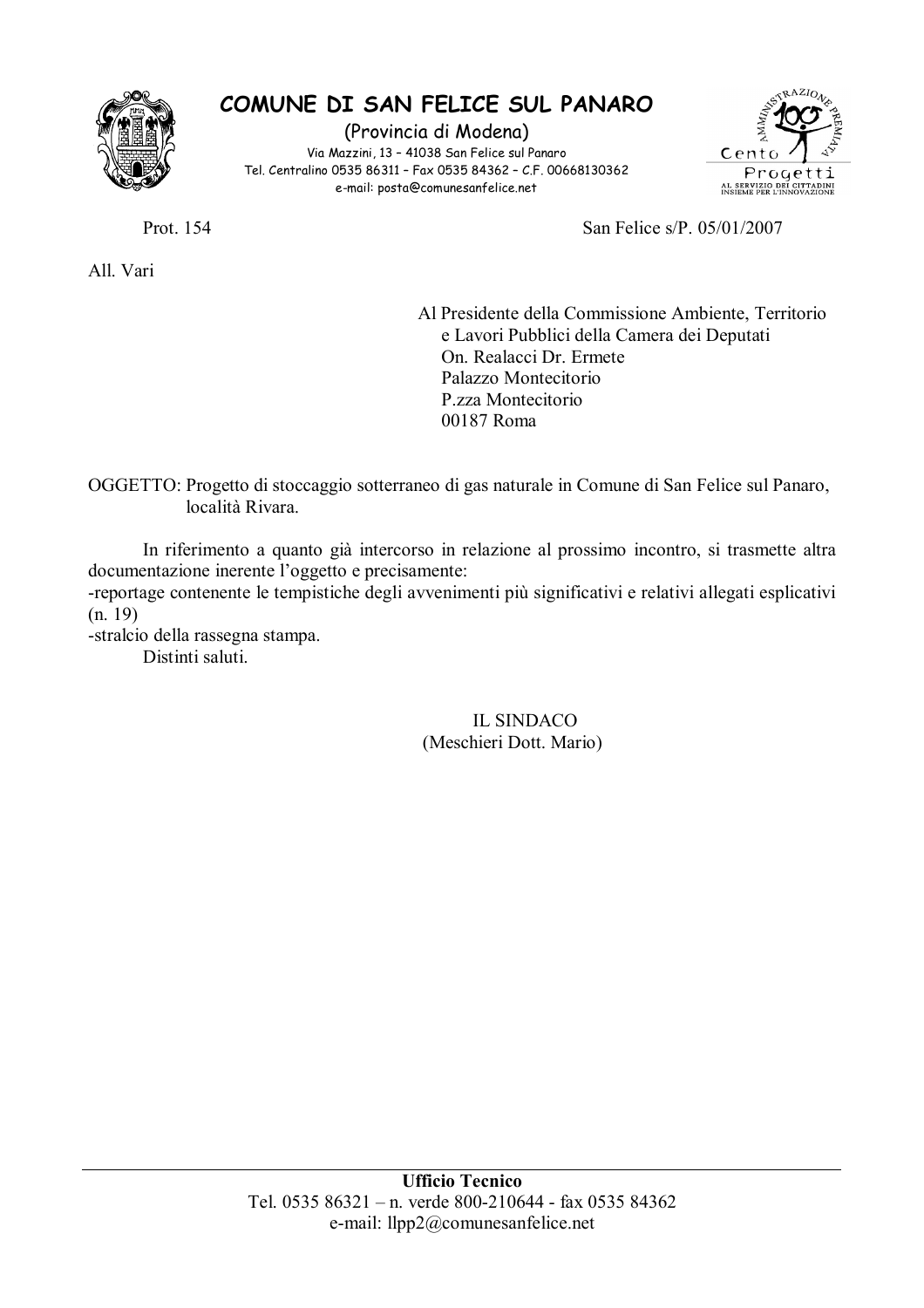## STOCCAGGIO SOTTERRANEO DI GAS NATURALE IN COMUNE DI SAN FELICE **SUL PANARO – REPORTAGE**

02 Marzo 2006: primo incontro informale tra una rappresentanza del comune e la società Independent Gas Management s.r.l., durante il quale la società stessa annuncia l'intenzione di realizzare un deposito di gas a Rivara.

31 Marzo 2006: dopo alcuni contatti informali con vari enti per cercare di capire di quale operazione si trattasse, il Comune scrive una lettera ufficiale alla Provincia di Modena, alla Regione Emilia Romagna, al Ministero delle Attività Produttive e al Ministero dell'Ambiente, con la quale chiede chiarimenti in merito al progetto stesso, all'iter burocratico per il rilascio della concessione di stoccaggio, nonché delucidazioni relative all'ente a cui fa capo la responsabilità dell'intero procedimento. (ALLEGATO 1)

19 Aprile 2006: il Ministero delle Attività Produttive risponde che la competenza per la nomina del responsabile unico è del Ministero stesso, che ancora non aveva provveduto non essendo stata presentata alcuna istanza in merito da parte della Independent Gas (ALLEGATO 2)

8 Settembre 2006: la società Independent Gas inoltra agli enti competenti (Ministero dell'Ambiente, Ministero per i Beni e le Attività Culturali, la Regione Emilia Romagna) la richiesta di pronuncia di compatibilità ambientale. (ALLEGATO 3)

Lo stesso giorno, in ottemperanza al D.P.C.M. 377/88, sui quotidiani La Repubblica e Il Resto del Carlino, viene pubblicato l'avviso di richiesta di pronuncia di compatibilità ambientale per la realizzazione del progetto.

12 Settembre 2006: la Independent trasmette al Comune copia della documentazione inerente lo studio di impatto ambientale.

20 Settembre 2006: l'Amministrazione Comunale invia, quindi, una lettera agli enti competenti con la quale si richiede il nominativo del responsabile del procedimento. (ALLEGATO 4)

29 Settembre 2006: nello stesso periodo il Comune trasmette una nota al Ministero dell'Ambiente. al Ministero delle Attività Produttive e alla Regione Emilia Romagna chiedendo di potere partecipare alla procedura di valutazione di impatto ambientale anche se la legislazione vigente non lo prevede. (ALLEGATO 5)

9 Ottobre 2006: la Regione, nell'ambito della procedura di valutazione di impatto ambientale, convoca il Comune di San Felice, presso la sede della Regione stessa, per la presentazione ufficiale del progetto di stoccaggio del gas a Rivara. (ALLEGATO 6)

10 Ottobre 2006: Esce sulla stampa locale il  $1^\wedge$  articolo inerente realizzazione del deposito di gas a Rivara

Nei giorni successivi, l'Amministrazione Comunale decide di avvalersi della consulenza di un geologo, il dott. Franchi Valeriano e di un legale Avv. Gualtiero Pittalis, conferendo loro l'incarico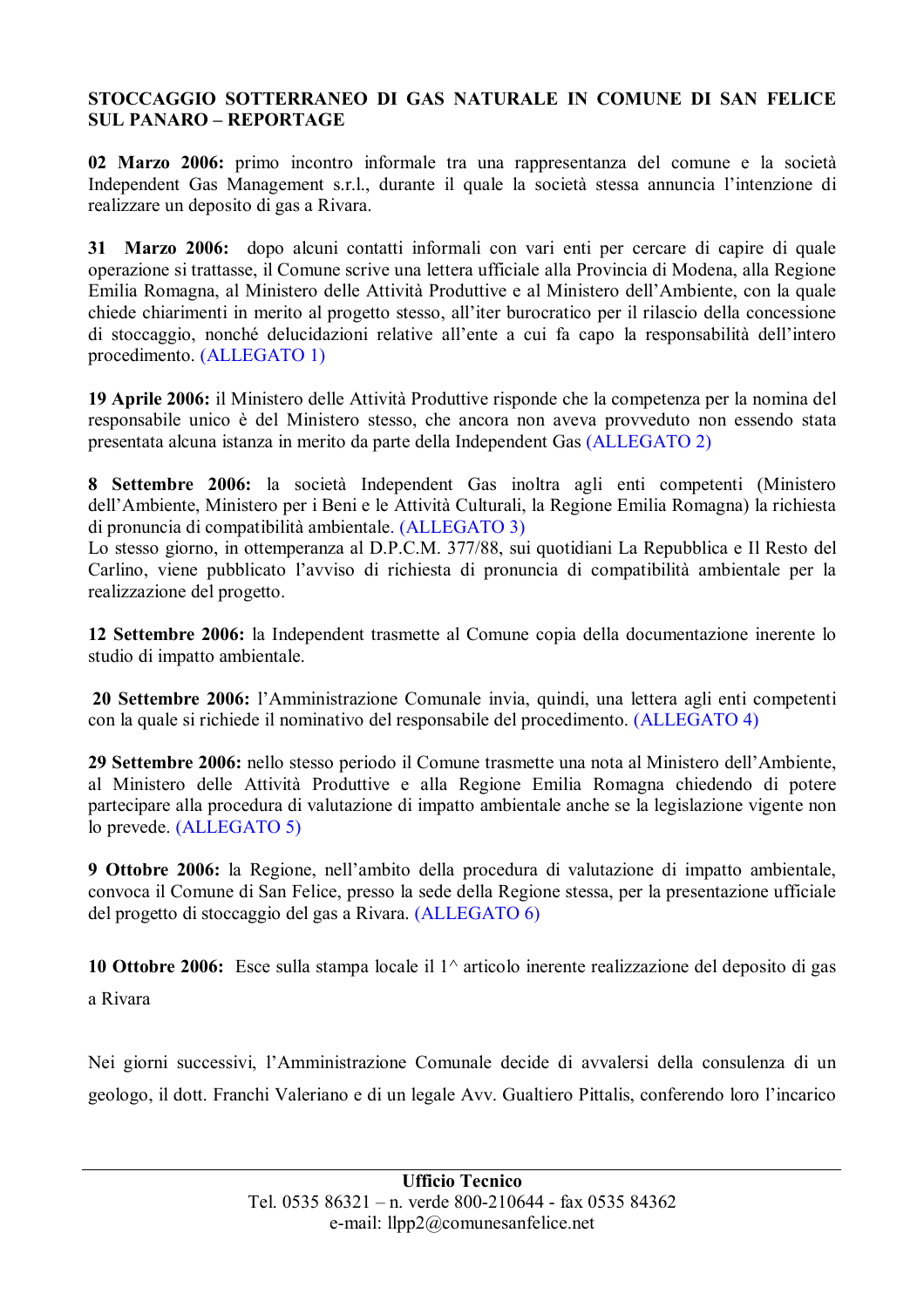dello studio della voluminosa documentazione, consegnata in data 9/10/2006 in Regione, al fine di verificarne sia gli aspetti legali che quelli di impatto geologico-ambientale.

13 Ottobre 2006: l'Unione Comuni Modenesi Area Nord invia agli enti competenti osservazioni al progetto e richiesta di supplemento d'indagine relativamente ad alcuni aspetti tecnici. (ALLEGATO  $\mathcal{L}$ 

14 Ottobre 2006: Il Sindaco in un incontro presso la Sala Giunta informa i Capi Gruppo Consiliari del progetto.

16 Ottobre 2006: il Comune di San Felice sul Panaro invia al Ministero dell'Ambiente e della Tutela del Territorio – Direzione Salvaguardia Ambientale, al Ministero per i Beni Architettonici e Paesaggio, alla Regione Emilia Romagna - Servizio Valutazione Impatto Ambientale e Promozione Sostenibilità Ambientale, una serie di osservazioni, in merito alla Procedura di VIA, ai sensi dell'art. 6 della legge 8 Luglio 1986 n. 349, nonché la richiesta di riapertura dei termini. (ALLEGATO 8)

17 Ottobre 2006: il Comune riceve una nota dal Ministero delle Attività Produttive, in risposta alle lettere inoltrate in data 20 e 29 Settembre, con la quale viene a conoscenza che l'Amministrazione Comunale verrà coinvolta nell'apposita conferenza dei servizi, in coerenza con quanto previsto dalla normativa vigente. (ALLEGATO 9)

27 Ottobre 2006: il Ministero dell'Ambiente risponde al Comune in merito alle note del 20 e del 29 Settembre 2006 comunicando che, per quanto concerne la partecipazione alla procedura di valutazione di impatto ambientale, è consentito farlo solo attraverso la presentazione di osservazioni o pareri, al progetto presentato. (ALLEGATO 10)

30 Ottobre 2006:Il Sindaco presenta ufficialmente in Consiglio Comunale il progetto stoccaggio gas Naturale "Rivara".

10 Novembre 2006: Il Ministero dell'Ambiente e della Tutela del Territorio e del Mare, risponde in merito alla richiesta di riapertura dei termini per la presentazione delle osservazioni, oltre la scadenza dei 30 giorni dall'avviso pubblico sui quotidiani, comunicando che è prassi, da parte del Ministero stesso, ricevere tutte le osservazioni pervenute durante l'istruttoria tecnica condotta dalla Commissione per le valutazioni dell'impatto ambientale e di trasmetterle a quest'ultima per le considerazioni del caso. (ALLEGATO 11)

13 Novembre 2006: Si costituisce un comitato cittadino non a scopo di lucro, apolitico, di impegno denominato "Comitato Ambiente e Salute- Comune di San Felice sul Panaro - Circoscrizione di Rivara Onlus" allo scopo di promuovere la difesa e la protezione dell'ambiente e del paesaggio. (ALLEGATO 12)